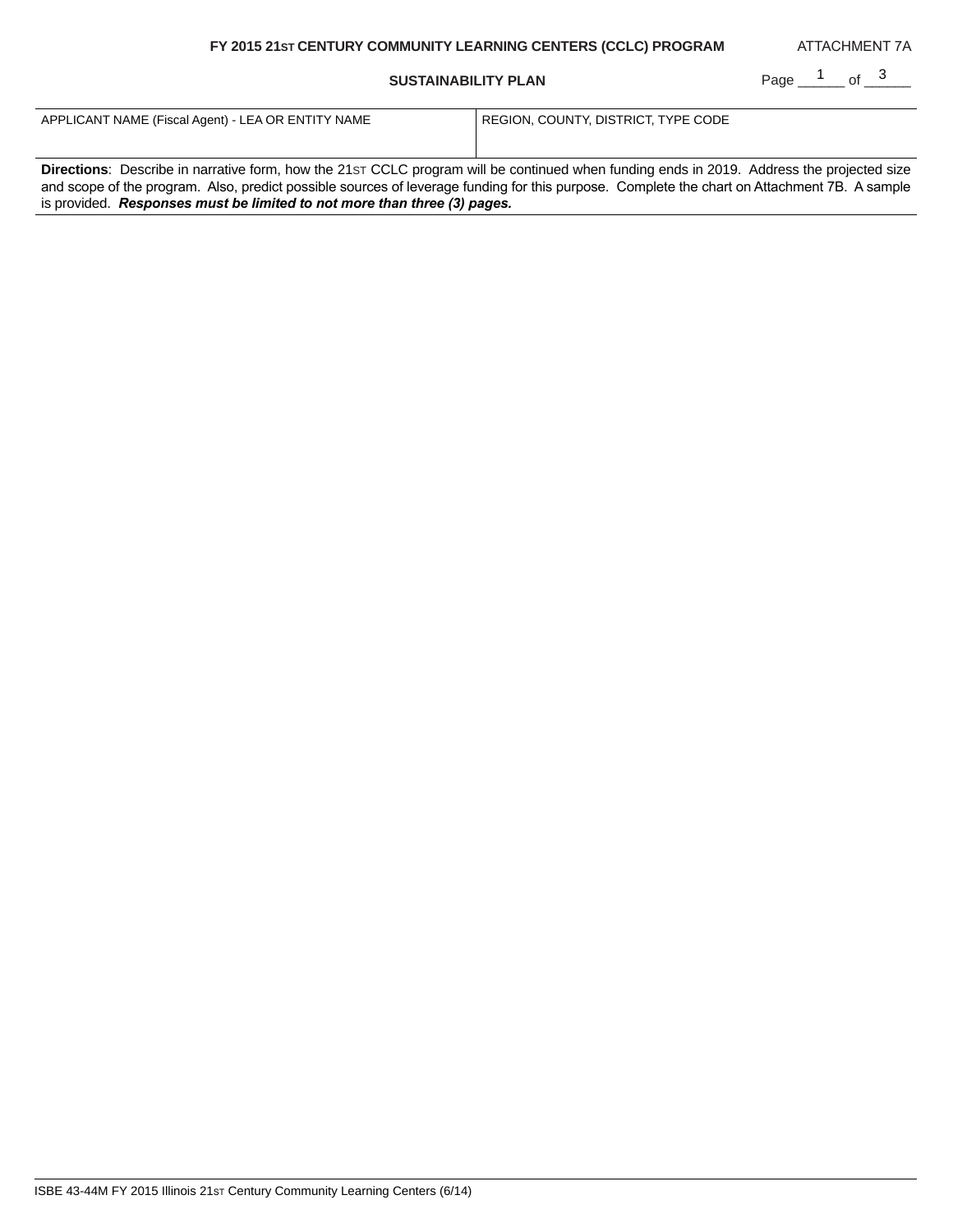# **FY 2015 21ST CENTURY COMMUNITY LEARNING CENTERS (CCLC) PROGRAM**

## **SUSTAINABILITY PLAN**

Page  $\frac{2}{\sqrt{3}}$  of  $\frac{3}{\sqrt{3}}$ 

ATTACHMENT 7A

| APPLICANT NAME (Fiscal Agent) - LEA OR ENTITY NAME                                                                                               | REGION, COUNTY, DISTRICT, TYPE CODE |  |
|--------------------------------------------------------------------------------------------------------------------------------------------------|-------------------------------------|--|
|                                                                                                                                                  |                                     |  |
|                                                                                                                                                  |                                     |  |
| <b>Directions:</b> Describe in narrative form, how the 21st CCLC program will be continued when funding ends in 2019. Address the projected size |                                     |  |
| and scope of the program. Also, predict possible sources of leverage funding for this purpose. Complete the chart on Attachment 7B. A sample     |                                     |  |
| is provided. Responses must be limited to not more than three (3) pages.                                                                         |                                     |  |